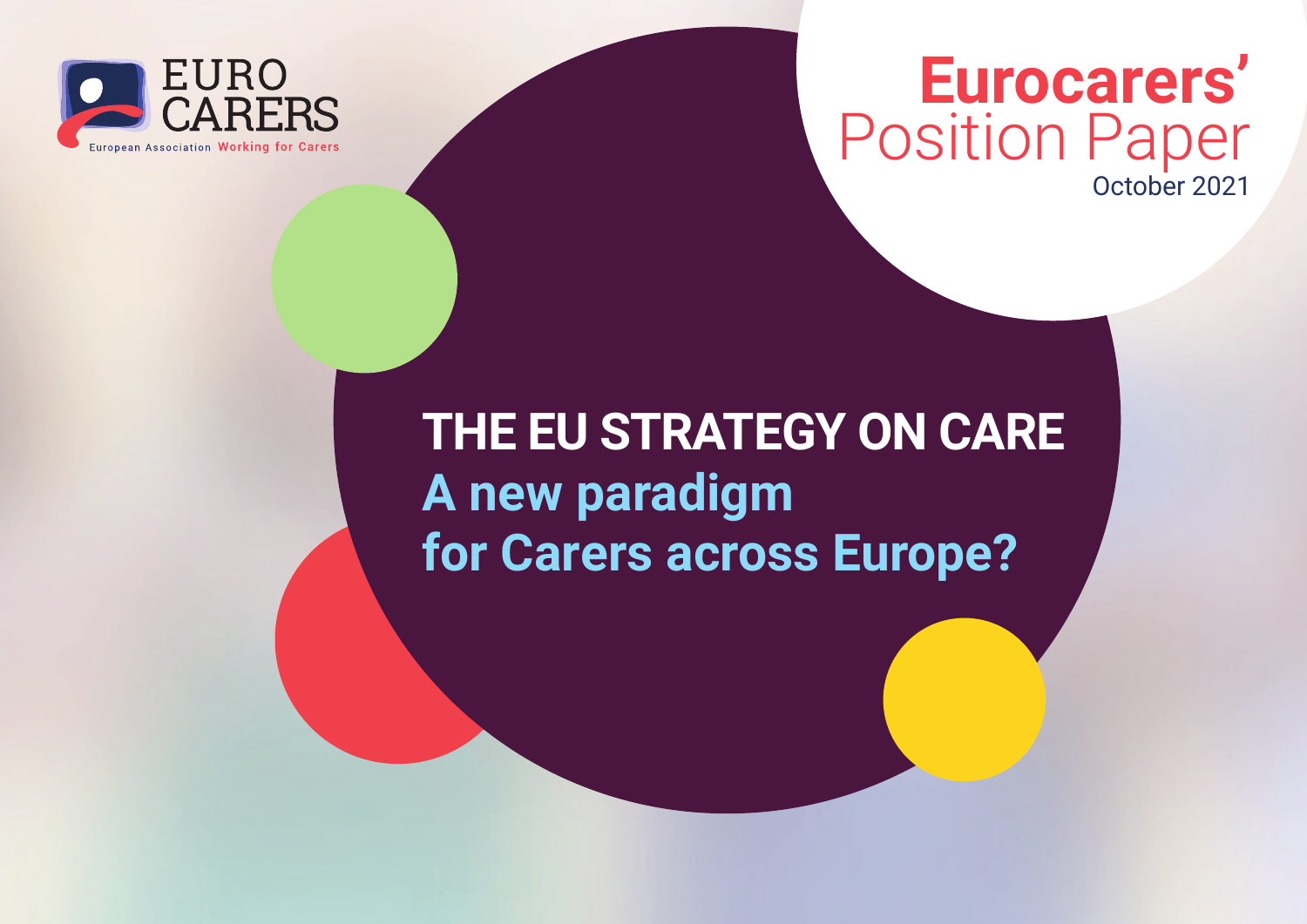On the 15th September 2021, EC President Ursula von der Leyen announced that the European Commission will put forward a new European Care Strategy as part of its Work Programme 2022 in order to "support men and women in finding the best care and the best life balance for them". Ms. Von der Leyen went on to add that "caring for someone you love is the most precious time of all", thereby raising hopes that the EU care sector may finally receive the attention and support it deserves.

Building on the lessons of the COVID-19 crisis, this new – and long-awaited - EU Care Strategy will address both carers and care receivers, from childcare to longterm care. It will seek to guarantee access to good-quality and sustainable care services for all throughout the life course1 by setting a framework for policy reforms. Importantly for our mission, it is expected that the Strategy will cover the provision of both formal and informal long-term care in Europe and be an integral part of the European Pillar of Social Rights' implementation plan. This very timely EC initiative therefore has the potential to generate very positive developments for an under-resourced and yet overburdened care community.

The Eurocarers network warmly welcomes the EC approach, which perfectly reflects the vision we have been advocating for the last fifteen years: care should be approached as a comprehensive and multidisciplinary sector, rooted in human rights, choice and dignity for both care recipients and their informal carers. Good quality care indeed cannot be achieved without considering care recipients and carers as equal partners in care. As for integrated care, it requires a comprehensive delivery of quality services across the life-course, designed according to the multidimensional needs of the population/individual and delivered by a coordinated multidisciplinary team of providers working across settings and levels of care2 . In this context, the essential contribution of informal carers must be recognised via a broad set of policies and measures in the social, health and employment sectors in order to prevent the negative impact of care on carers themselves. We therefore hope that the Strategy will serve to spearhead the development of these much-needed policy developments across the EU.

### "*Caring for someone you love is the most precious time of all*"

EC President Ursula von der Leyen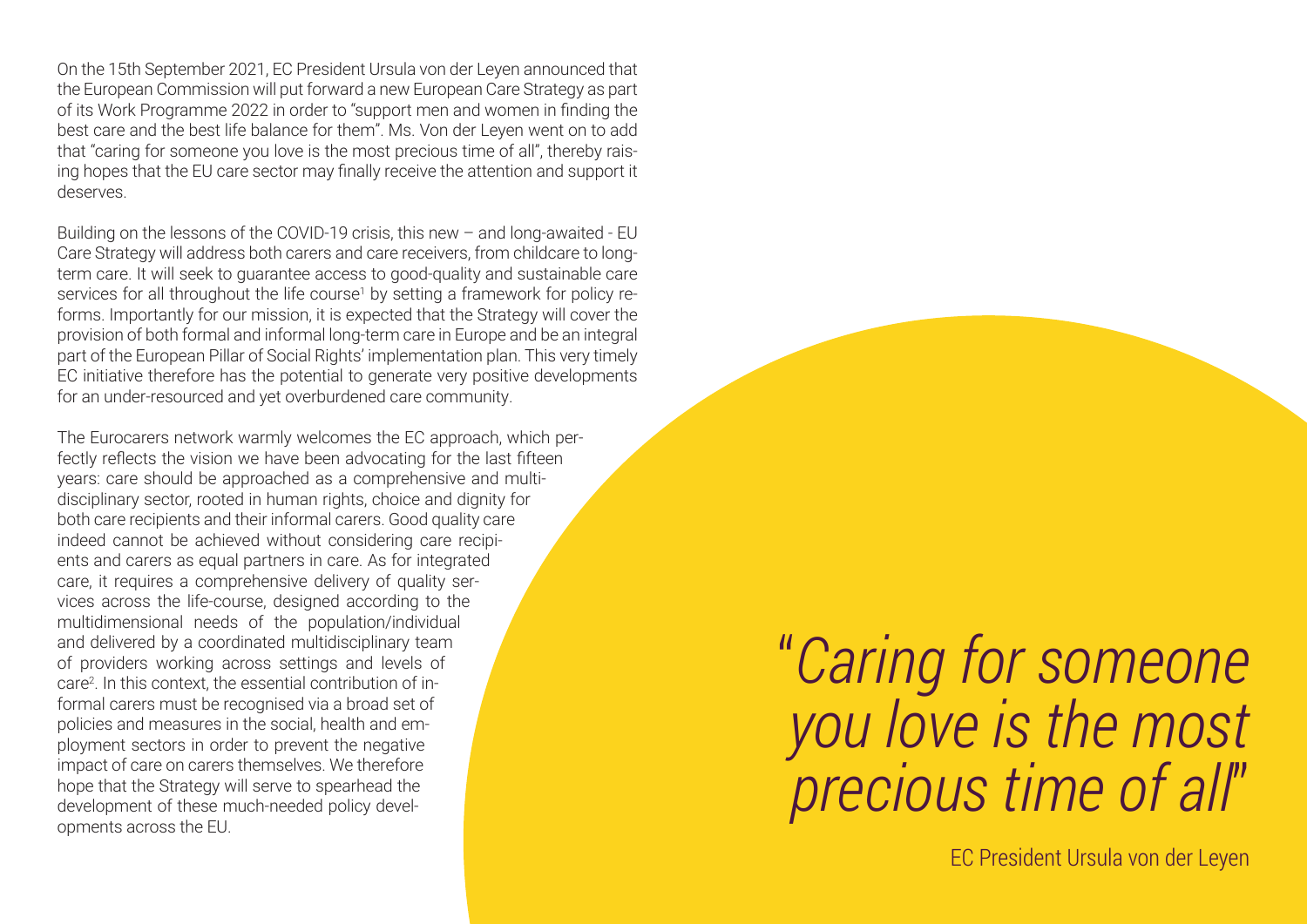# **Why an EU Strategy on Care is badly needed**

The impact of Europe's demographic ageing and increased longevity on the prevalence of chronic/age-related diseases and the demand for care is well documented. Yet, over the last decades, the care sector has suffered from underinvestment, mismanagement, poor job quality (i.e. low pay, difficult working conditions, limited career prospects) and – as a result – from low recruitment and retention rates and shortages in both the health and social care workforce. According to a recent study, the EU-27 will need 11 million newly-trained or imported health and long-term care workers by 2030 to satisfy the rising demand in these sectors<sup>3</sup>. These trends reveal serious sustainability and quality challenges for our care systems. They are also compounded by the impact of the pandemic as well as by the often-inadequate training of personal care workers (who account for 67% of the EU long-term care workforce, are not qualified or certified as nurses and yet often participate in the implementation of care plans and maintenance of health records). These trends and challenges can be observed across EU member states who must address them as a matter of priority if the principle of universal access to care is to be rigorously pursued in Europe.

As it stands though, the lion's share of all care across the EU is provided by relatives, friends and neighbours – and women in particular - outside of a professional context and with extremely limited recognition or support. The value of these informal carers' contribution to our care systems and the economy as a whole is so substantial that it is virtually impossible to replace by professional care, at least not in the foreseeable future. But the provision of informal care does not come without a cost for carers themselves. Without proper support, many are faced with additional expenditures as a result of the condition of the person for whom they care, and their caring responsibilities can be a barrier to entering education and paid employment. Working carers often have to perform a difficult balancing act and may be forced to reduce their working hours (involuntary part-timers) or drop out of the labour market, thereby reducing their income and pension entitlements. The gender dimension of this phenomenon is particularly clear.

The correlation between caregiving and physical and mental health issues is also well established. Research has shown that the pressure associated with informal caregiving presents all the features of a chronic stress experience: it creates a physical and psychological strain over extended periods of time, it is accompanied by high levels of unpredictability and uncontrollability, it frequently requires high levels of vigilance, and it has the capacity to create secondary stress in multiple life domains.

The negative consequences of informal care on carers' living and working conditions can also be observed in all member states and our recent study on the impact of COVID on carers<sup>4</sup> shows that these pre-existing challenges have been greatly amplified by the pandemic, with carers providing more care, more intense care and with a new population of carers emerging from the crisis. The COVID-19 crisis has emphasised the crucial role played by informal carers on the front line. It has also shone a bright light on the shortcomings of institutional care, by reinforcing the pre-existing predilection for home or community-based care, which frequently relies a combination of informal and formal care.

Against this backdrop, it is very clear that professional and informal care are two sides of the same coin and that the current situation calls for an urgent and vigorous policy response. Unpaid care activities have been left out of policy agendas for too long and our "new normal" shows how this omission has limited policy effectiveness across a range of socio-economic areas. Care should be considered a key driver of our societies' wellbeing and the distribution of caregiving responsibilities between the family and the State as well as between men and women should be revisited in order to foster equality and equity, protect carers and care users' freedom of choice and prevent discrimination for all.

It is imperative for governments to alleviate the reliance on informal carers while recognising and supporting the central role they play, provided that it is based on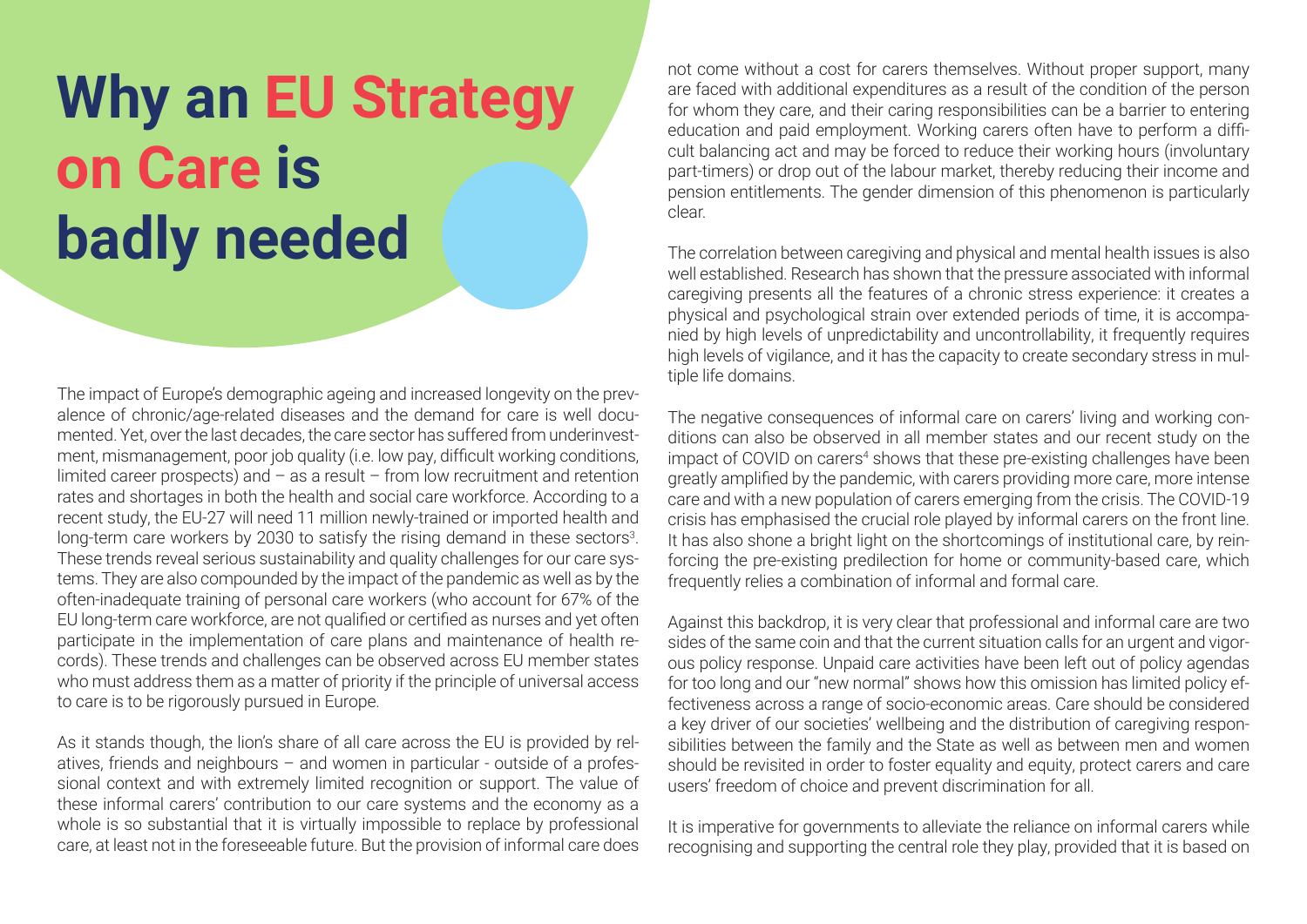choice and free will (i.e. not dictated by necessity). People should indeed have the right to choose whether they want to be – and remain - a carer, and to what extent they want to be involved in caregiving. In contrast, people who do NOT want – or are not able - to be involved in the provision of care to their relatives or who simply want to play a limited role in these activities should be able to access affordable professional care alternatives of good quality, and in particular home-care and community-based services. In other words, informal care should supplement professional care, not the other way round!

While the competence for the design and implementation of policies with an impact on the daily life of informal carers mainly lies at national and sub-national level, **a wide-ranging coordination process at EU level can serve to develop common approaches, define common targets, monitor progress, foster an exchange of information and good practices and complement national efforts. The idea is not to put the exact same support measures in place across the EU but to encourage all member states to define and implement a policy-mix that satisfactorily meets the needs, expectations and resources of the population**, thereby contributing to common EU objectives on both formal and informal care.

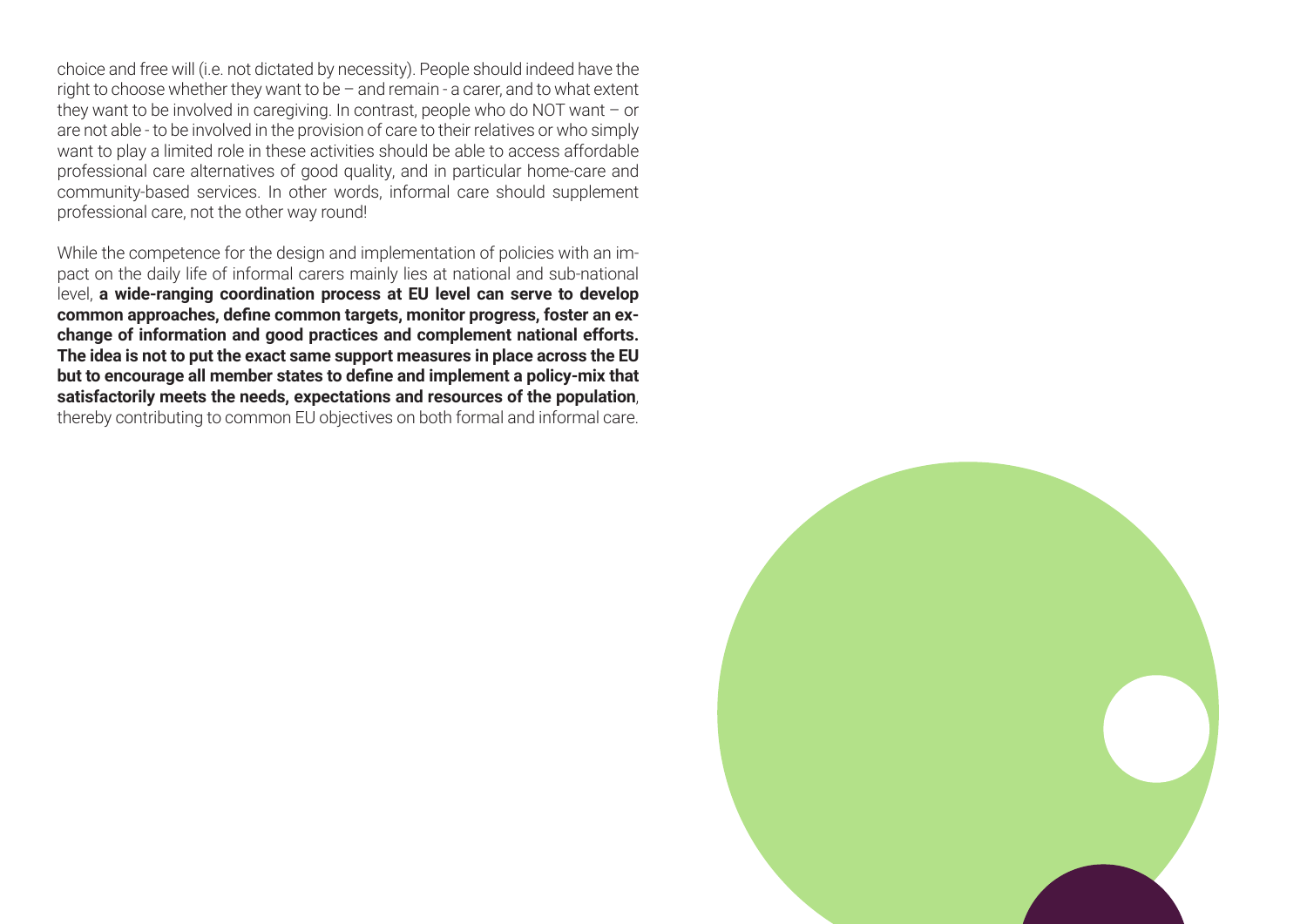# **What we expect from the EU Strategy on Care**

If well designed and resourced, the EU Care Strategy can prove instrumental to a more balanced allocation of caregiving responsibilities between the private and public spheres as well as to achieving EU objectives as regards universal access to (long-term) care, among others. These two aspects are not only closely intertwined, they are crucial to define a comprehensive answer to the European care challenge.

From our standpoint, the aims to be achieved by the Strategy are clear. Governments' overreliance on informal care and the social inequalities it produces must be addressed as a matter of urgency. But caregiving cannot be considered only as a hurdle to a productive life, professionally and economically speaking. It is an intrinsic part of the human experience and an expression of (intergenerational) solidarity and social cohesion that our societies should value and nurture. In President von der Leyen's own words, "caring [...] is the most precious time of all".

The development of a more care(r)-friendly policy environment requires a mix of measures in various areas. While access to good-quality professional care services is - and should remain - the foundation of universal access to care in Europe, informal carers should be recognised and treated as partners in care.

In practical terms, we expect the EU Care Strategy to:

**Introduce EU-wide indicators as well as ambitious targets regarding access to longterm care, along the lines of the Barcelona**  targets<sup>5</sup> set in 2002 by the European Council **in the field of childcare. Ideally, these should be disaggregated by care setting in order to monitor progress – home, community-based and institutional care. The ongoing efforts by the European Commission and Social Protection Committee to develop EU indicators regarding the quality, accessibility and sustainability of long-term care services can be a good starting point for a reflection process on targets.**

- **>** Define a quality framework for care services rooted in human rights and focused on people's preferences, dignity and quality of life. The involvement of users and informal carers in the co-production of people-centred care is crucial in that regard. Quality in care should not be measured only in terms of inputs and process compliance but also in terms of better outcomes for care users and their carers. The conclusions of the WeDo European project regarding the establishment of a quality framework for longterm care services could be used as a starting point $6$ .
- ¦ **Enhance the development and implementation of integrated community-based care**, which is a root cause of many of the challenges facing member states as regards quality, sustainability and unmet care needs. The lack of alternative solutions is also one of the main predictors of the prevalence of informal care, which is too often seen as the default option for the provision of care in Europe. It is therefore essential to boost investment and developments in the community-based care sector, so as to reinforce care options while making care professions more attractive. EU-funded projects on social innovation in long-term care should help to inform the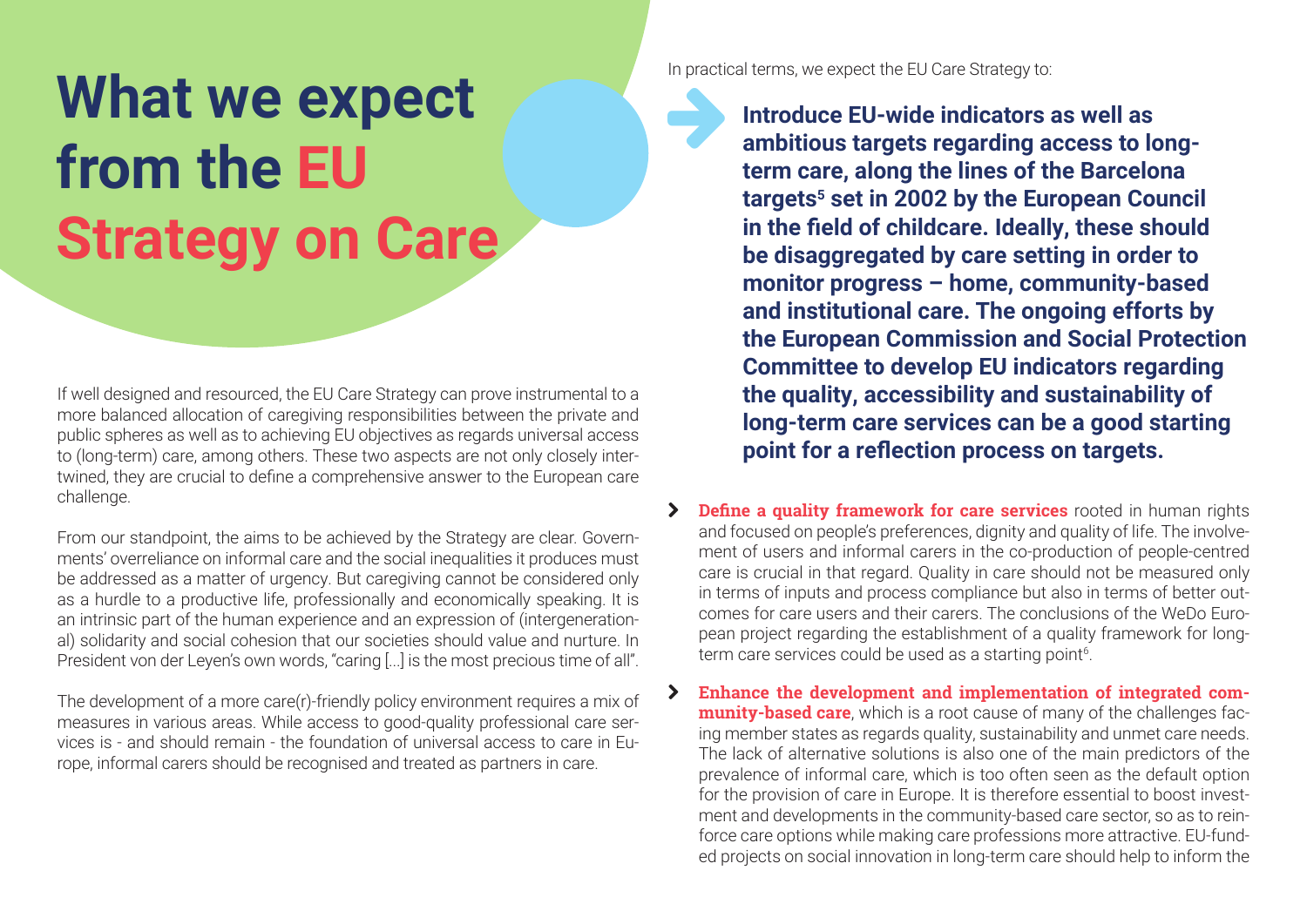process. The WHO and other stakeholders have also developed guidelines on integrated care which should prevent us from reinventing the wheel7 .

¦ Encourage EU member states to **develop a legal recognition of informal carers** in order to strengthen their ability to promote their best interest as a group. Informal carers should be able to exercise their rights (e.g. access to social protection, financial support, pension, respite care, information and training) and they should also fulfil obligations (in terms of care quality criteria, for example). This is not only essential to acknowledge carers' role but also to protect them from discrimination. Eurocarers' proposal for an EU Strategy on Carers<sup>8</sup>, re-introduced at the European Parliament in 2018, provides ample details on the dimensions that should be explored through policy and practice in order to properly support carers.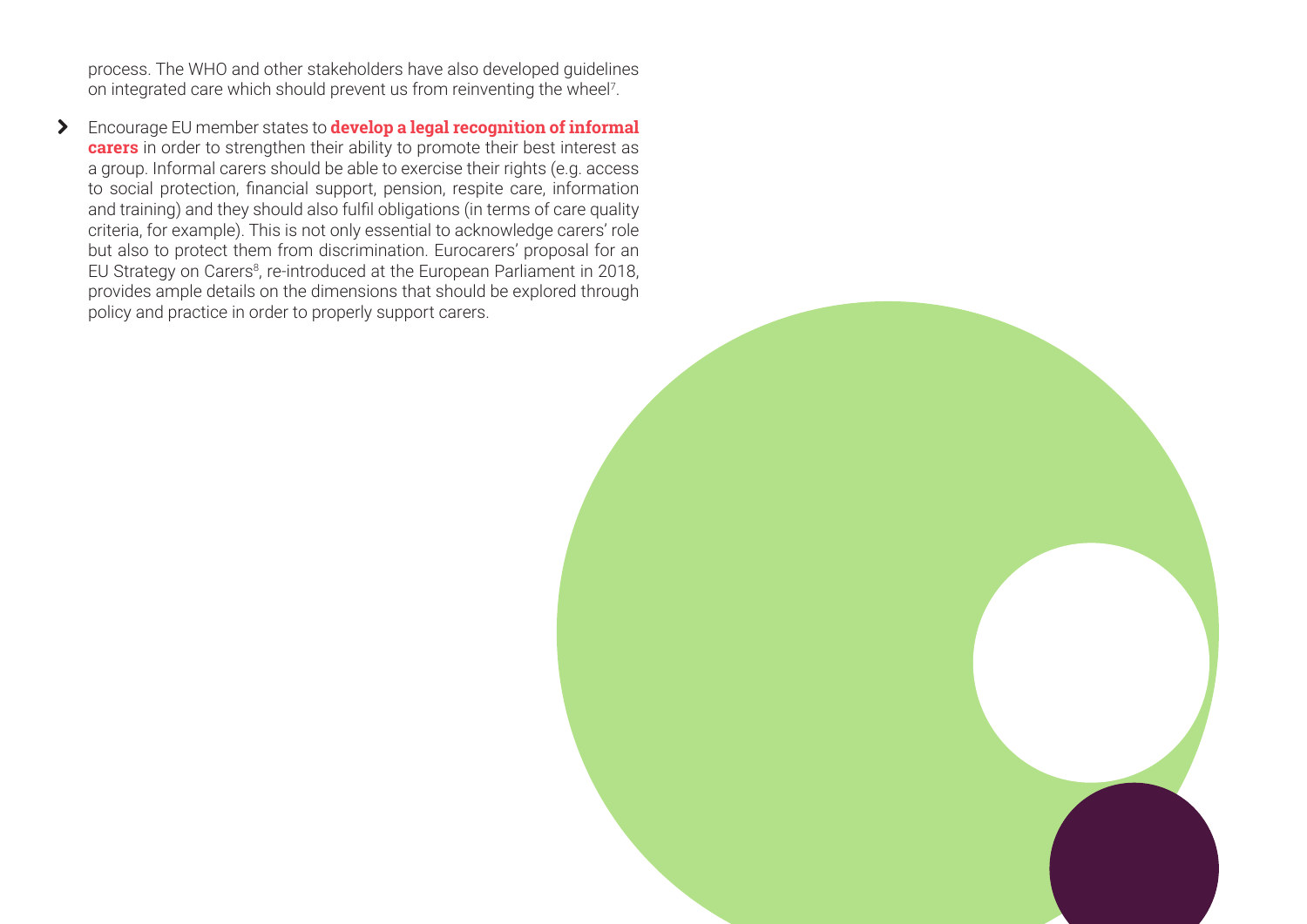#### **CARERS IN ALL POLICIES**



**informal carers**

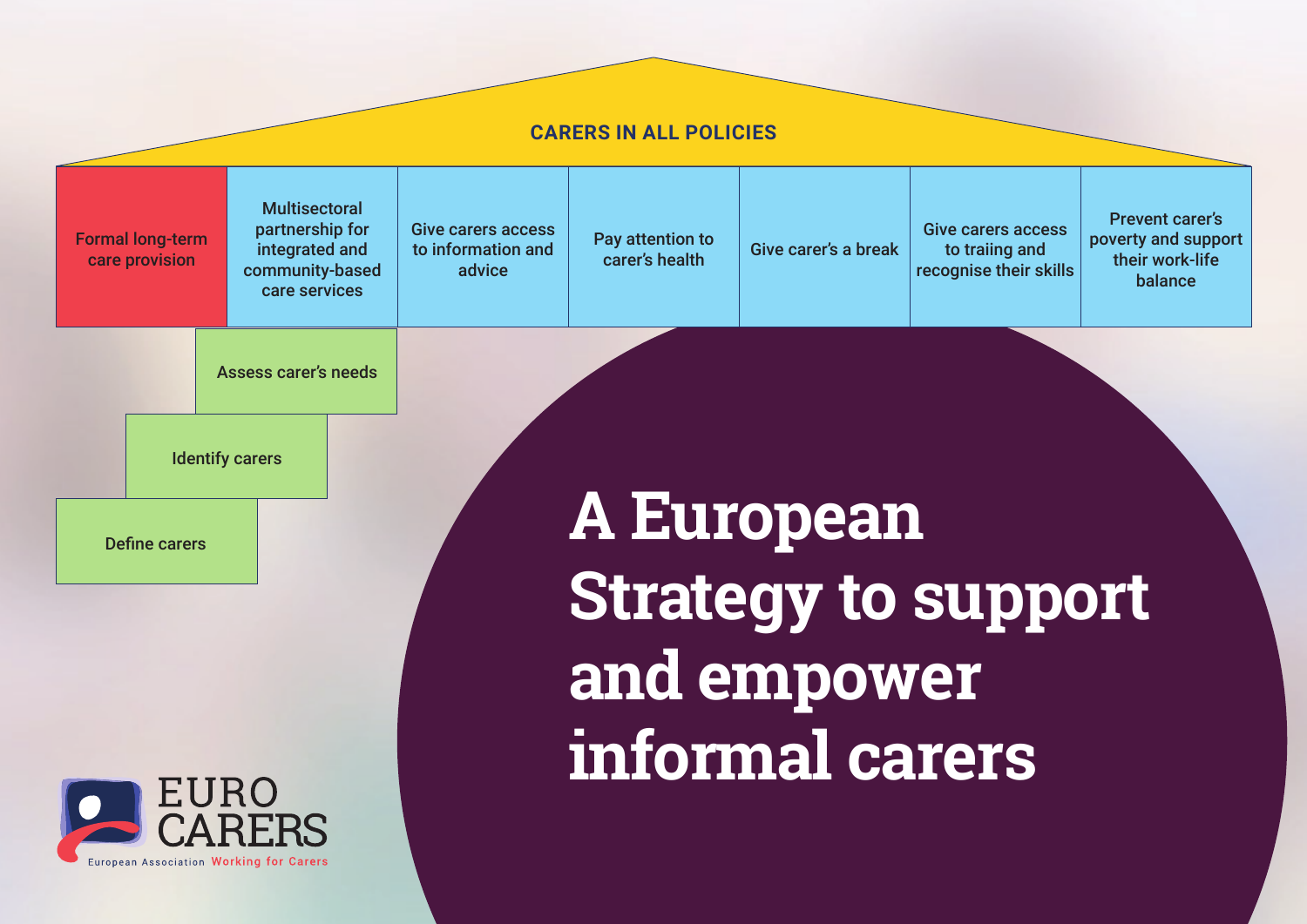#### **1** Define and ACKNOWLEDGE **Carers**

Our annual review of member states' legislation shows that the concept of informal care(r) is rarely explicitly defined in the law. When a definition exists, it often fails to overcome traditional boundaries by focusing exclusively on next of kins or cohabitants which overlooking the contribution the broader community (e.g. friends and neighbours). As a result, informal carers still constitute an invisible and unprotected long-term care workforce with no – or limited - rights, or obligations.

We therefore **call on public authorities at all levels of governance to adopt a broad and inclusive definition of informal care and carers in their legislation.** It could be argued that **the transposition of the EU Directive on Work-Life Balance for parents and carers, which introduced the legal concept of 'informal care', nicely paves the way for the development of a legal framework across member states (see STEP 9)**. It should nevertheless be mentioned that the definition used in the Directive is still not perfect as it overlooks carers who are not in employment, are self-employed or have atypical working conditions.

Most carers do not immediately perceive themselves as such and often prefer to consider their caregiving tasks in relation to the care recipient. There is also a widespread view that caring for someone, particularly a family member, is just 'a natural thing to do' - that is until it has detrimental effects on the people involved in the caregiving relationship and society as a whole.

**2** IDENTIFY Carers

**Collecting comparable data about the prevalence of informal care and the negative impact associated with the lack of access to quality professional care and support on both care users and informal carers** (in terms of gender equality, negative health impact, loss of income, etc.) **is therefore essential**. The available EU data on care and caring is too limited and does not allow to draw a full picture of the situation. It also affects the ability to devise effective policy initiatives and support measures. For instance, only a (limited) number of national/regional public authorities have introduced questions about care and caring in their population surveys.

**(Primary) care professionals could also be better equipped to identify and cooperate with carers**. 'Carer-aware' care professionals could indeed play an important signposting role in the implementation of carer support measures.

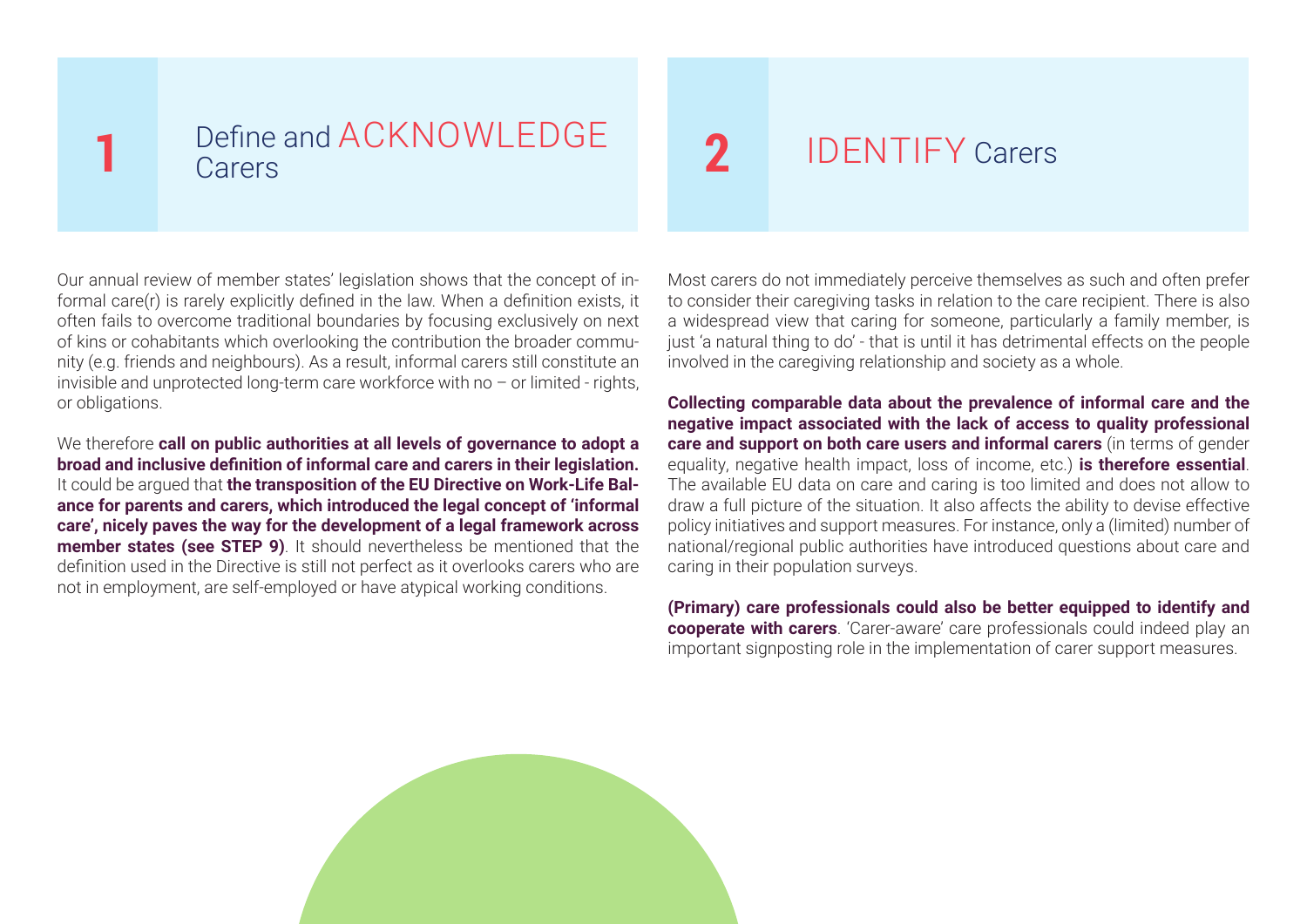### **3** ASSESS THE NEEDS of Carers

**MULTISECTORAL** partnerships for INTEGRATED COMMUNITY-BASED CARE services

**Steps should be taken to put in place and – when in existence – enhance the uptake and quality of needs assessments targeted at carers. These allow to define the tasks that carers are prepared to take upon themselves as well as the support required to do this in good conditions for themselves and the care user.** The assessment looks at how caring affects the carer's life, including for example, physical, mental and emotional needs, and whether the carer is able or willing to carry on caring.

As mentioned above, care integration helps to improve outcomes by overcoming fragmentation along the continuum of care. The establishment of **multidisciplinary care teams should be fostered across Europe in order to overcome silos and improve coordination between actors of the care pathway**. Given their central role in the provision of care in Europe, **informal carers (or organisations representing them) should form part of these teams**.

**4**

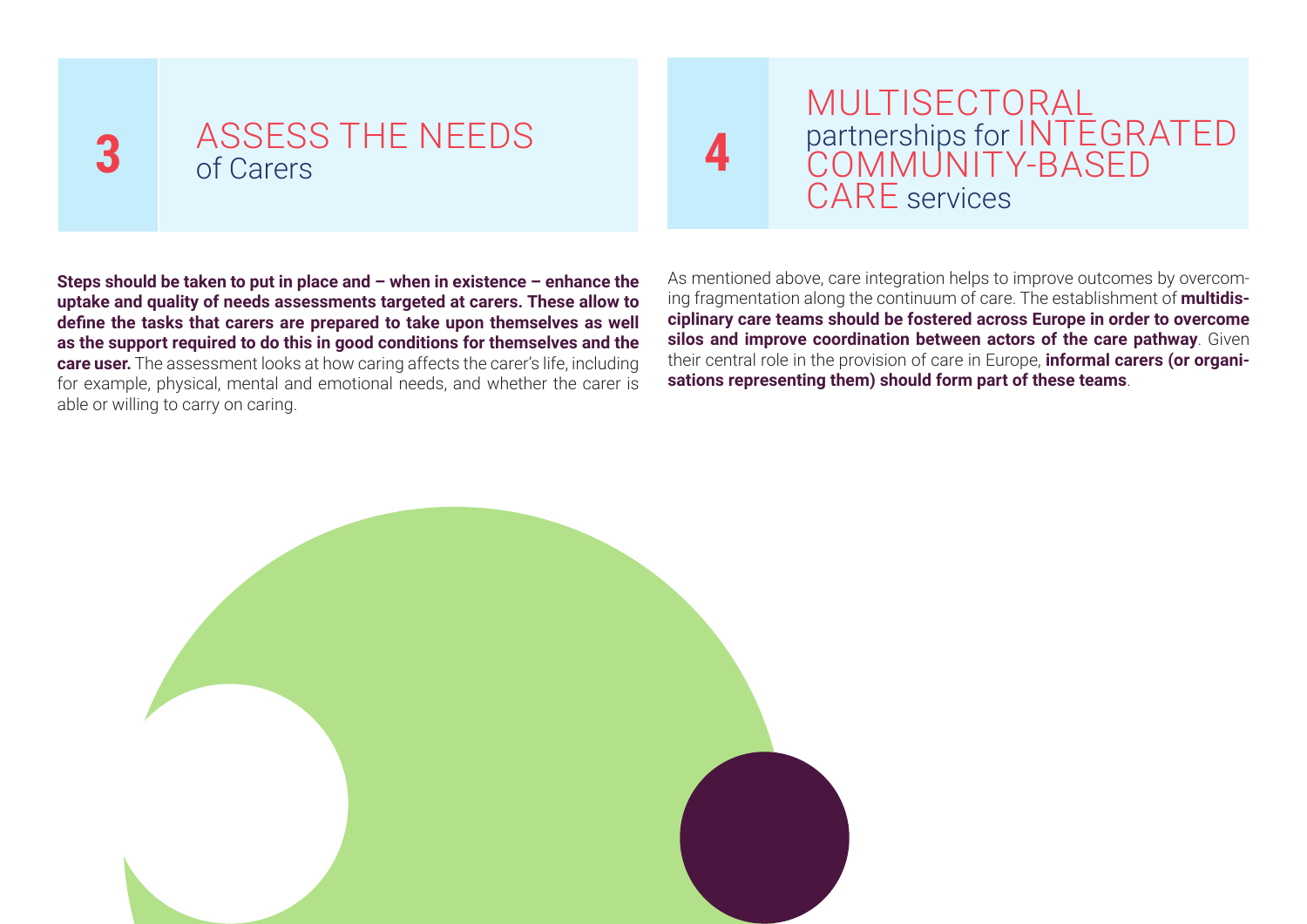# **5** ACCESS TO<br>
INFORMATION and advice

Carers' HEALTH AND PREVENT NEGATIVE HEALTH outcomes

**Carers' access to information and advice about care, caring and care-life balance should be ensured**. Carers often struggle to access - sometimes basic - information about the condition of the person they care for, the services and support measures available to them and ways of maintaining their own health and wellbeing. Here again, the role of care professionals (and, in particular, the primary care sector) as well as of civil society organisations is important and should supported. ICT-based solutions offer great potential to give carers access to the information they need.

**More attention should be paid to carers' health in order to break vicious circles where carers themselves become unwell and in need of care**. Caring can impact heavily on a carer's health and wellbeing, when not adequately supported. Access to emotional support (via an NGO or care professional), counselling and training can help to prevent negative health outcomes among carers.



**6**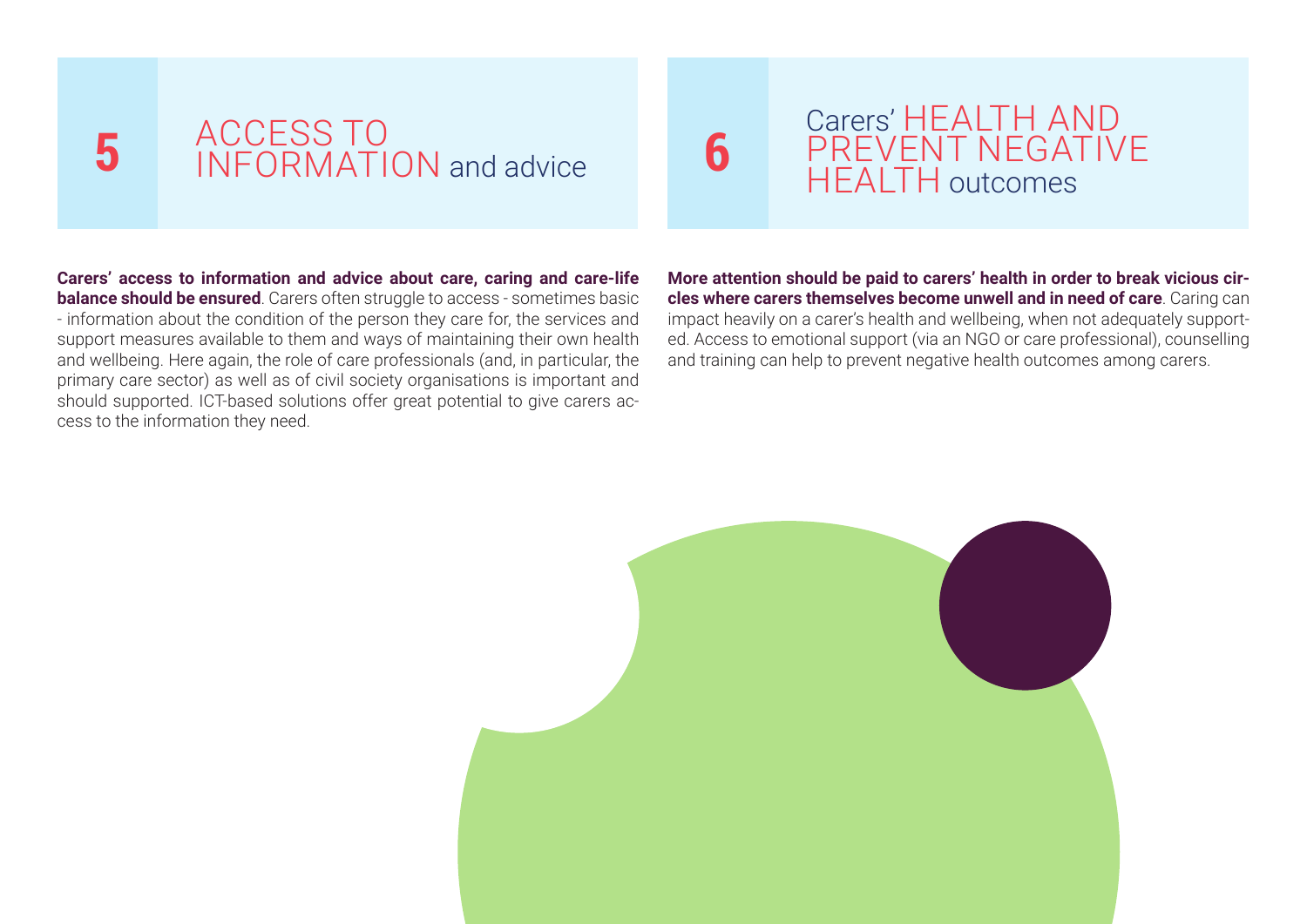#### **7** Give carers a BREAK

**Investments should be made to provide innovative breaks, which are adapted to both the care recipient and their carer(s) and which can be delivered in partnership with the voluntary sector**. The provision of short breaks or respite is hugely important to alleviate the care burden and stress. Yet, carers are often reluctant to take such breaks because of uncertainties about the quality of respite care and financial difficulties.

## **8** TRAINING and recognition of SKILLS

Investment in carer training should be made in order to improve carers' confidence and enable them to provide better quality care for longer and in better conditions for themselves and the person for whom they care. Adequate training and support have a preventative aspect in avoiding or delaying hospital admission and long-term institutional care.

Moreover, it may also be useful to validate the sometimes very technical skills acquired by carers on the job to prevent their social exclusion and improve their chances of remaining on/re-entering the labour market. Informal carers indeed tend to gain skills in the areas of personal<sup>9</sup> and medical care<sup>10</sup>. They often have to deal with challenging behaviours in the context of demanding care needs (e.g. dementia or other mental illnesses) and therefore acquire important transversal management and communication skills which could be certified.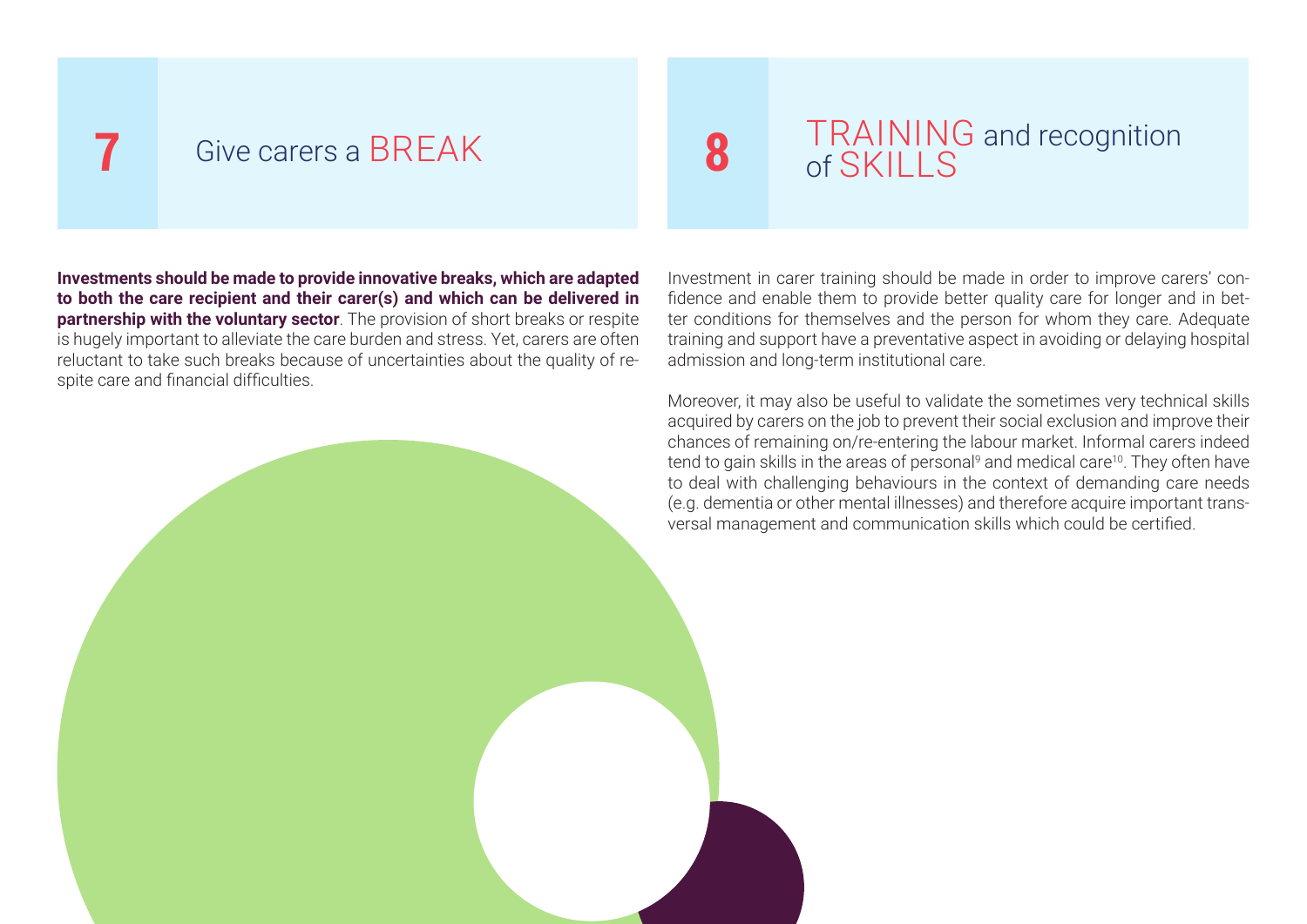### **9**

Carers' POVERTY and access to an ACTIVE professional and educational life

#### **10** Adopt the CARERS'<br>FERSPECTIVE in a PERSPECTIVE in all relevant policies

Policies aiming to successfully assist informal carers should include financial support. As the EU seeks to reduce poverty and material deprivation via the introduction of minimum income schemes, the specific situation and needs of informal carers, who often face poverty as a result of their contribution, cannot be overlooked. **A range of financial support options should therefore be made available to them - such as minimum incomes schemes, personal care budgets or care allowances, compensation for care-related costs, in addition to better coordinated social benefits, enabling social services and personalised pathways to employment when possible**.

**When in employment, carers should be able to rely on work-life-care reconciliation (or "flexicurity") measures** - e.g. teleworking, part-time, flexible working time, awareness raising, etc. **Paid leaves should also be available to them and these should be paid at level that enables the main income earner in a household to take the leave** – thereby fostering a more equal sharing of caregiving responsibilities between women and men.

**Similarly, it is also essential to introduce pension credits for care-related career breaks in occupational pension schemes**. As described in the 2021 Pension Adequacy Report, reduced earnings, higher concentration in part-time work and career gaps related to women's caring responsibilities substantially contribute to the gender pension gap.

Finally, when it comes to young carers and young adult carers, it is important to ensure that their caring role does not prevent them from enjoying their rights as children or to access education, training or employment. **A key focus should therefore be in promoting a whole-family approach – i.e. a family-led strategy that provides adults and children with the tools they need to set goals together, create plans, and achieve those goals**.

As a rule of thumb, the perspective of carers should be systematically considered in all policies that may affect them at international, national and regional level.

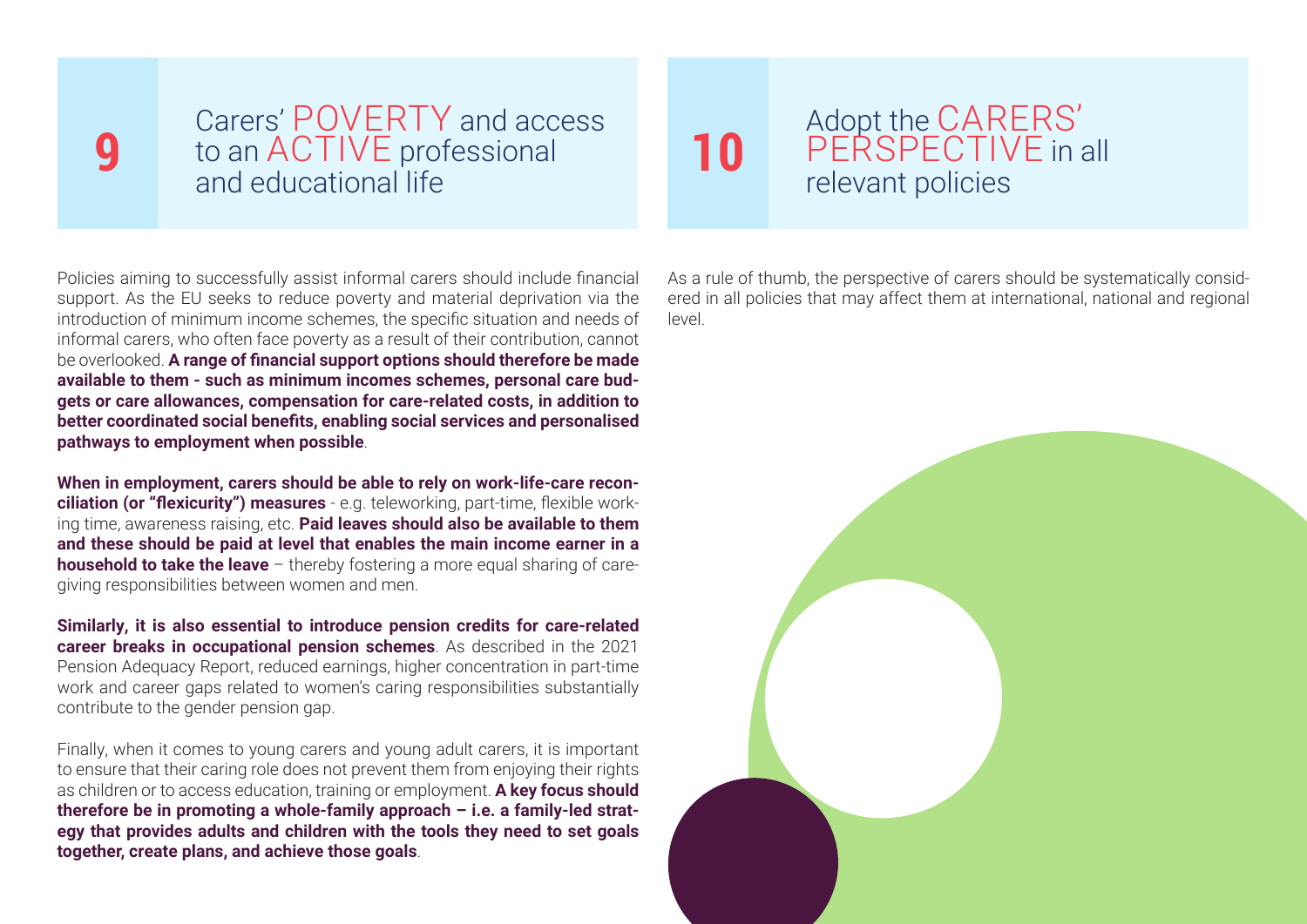### **The way forward**

Up until COVID-19, future proofing care essentially meant trying to provide better outcomes for care users despite constrained resources – in other words, achieving better results with less resources. However, the crisis seems to have led to a change of attitude and mindset on the part of decision-makers who cannot ignore that the care sector has been the binding glue of our societies in the last two years. In a not-too-distant past, the idea of an EU proposal on a coordination mechanism concerning long-term care would have been considered as implausible to say the least. So, the announcement of an EU Care Strategy on the topic is a major turn of events. Naturally, the Strategy is only a means to an end and policy action must be enforced at national and regional level to make a real difference in the life of Europeans.

To ensure that the EU Care Strategy delivers concrete results, it should be treated as a prominent priority at all levels and appropriate means should be mobilised.

In particular, the European Commission should ensure that:

> The Care Strategy is mainstreamed in all relevant policy areas beyond Employment, Social Affairs and Inclusion, including Health, Gender Equality, Disability, Research, Anti-discrimination, Digitalisation, Economic Recovery, Sustainable Urban Development, Rural Areas, Migration, Demographic Ageing;

- > An ad-hoc transversal coordination mechanism should be put in place across Commission services in order to ensure that the various initiatives that are being developed and that have a bearing on care and caring are underpinned by a consistent vision;
- > A regular review of progress is organised, for example through an annual event centred on a dialogue with all stakeholders;
- > Meaningful participation of all stakeholders, including informal carers, is ensured at all stages of the design, implementation and evaluation of the Strategy.
- > Adequate EU funding is geared towards the objectives of the Strategy, including through the Recovery and Resilience Funds and Research programmes (Horizon Europe, EaSI, Erasmus+, etc.);
- > Awareness raising activities are foreseen, including among others a European Year of Care.

Moreover, the European Parliament should keep an active role in the development and implementation of the Strategy, ensuring that citizen's needs are echoed and that momentum is maintained, building on an ambitious approach.

As said, no decisive progress will be achieved without the active mobilisation of member states, who should be encouraged to develop their own strategic plan for Care, in line with the vison agreed upon at EU level. This roadmap should be defined in collaboration with all relevant stakeholders and should include objectives, funding resources and participatory annual reviews.

It goes without saying that the Eurocarers network will continue to contribute to this debate through evidence-based recommendations for the benefit of all informal carers in Europe in the coming months and years.

> For more information, please contact Claire Champeix, Policy Officer at [cc@eurocarers.org.](mailto:cc@eurocarers.org.)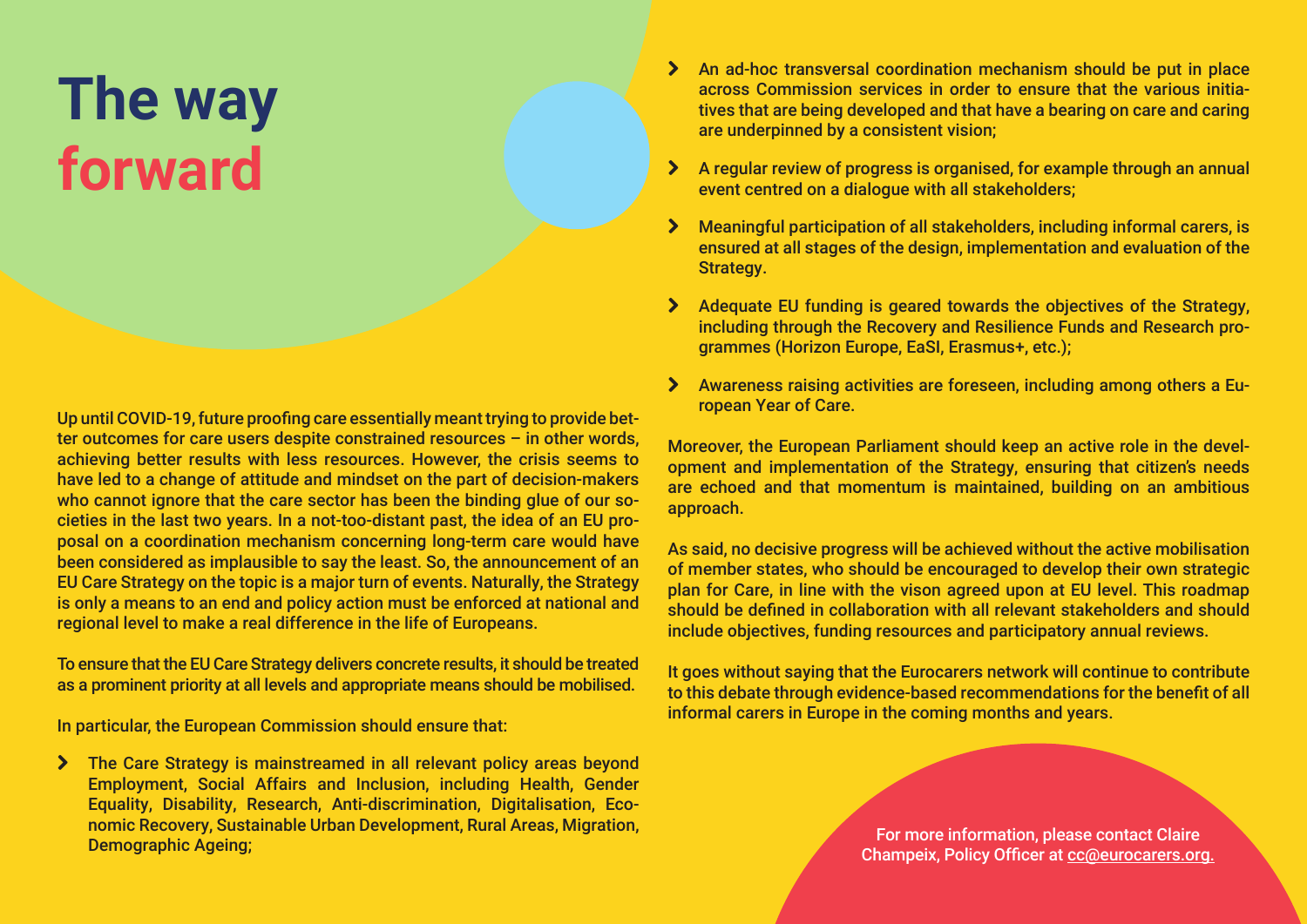#### **Notes**

- 1. [European Commission Work Programme 2022, COM\(2021\) 645 final](https://ec.europa.eu/info/sites/default/files/com2021_645_en.pdf)
- 2. Integrated care models: an overview, WHO, 2016
- 3. Health and long-term care workforce: demographic challenges and the potential contribution of migration and digital technology, EUR 30593 EN, Publications Office of the European Union, Luxembourg, 2021, ISBN 978-92-76-30233-9, doi:10.2760/33427, JRC121
- 4. <https://eurocarers.org/publications/impact-of-the-covid-19-outbreak-on-informal-carers-across-europe/>
- 5. <https://ec.europa.eu/newsroom/just/items/625317>
- 6. <https://www.age-platform.eu/publications/european-quality-framework-long-term-care-services>
- 7. <https://www.who.int/publications/i/item/9789241550109>
- 8. <https://eurocarers.org/publications/enabling-carers-to-care-explained/>
- 9. (bathing, washing, feeding, dressing, managing incontinence…)
- 10.(e.g. dialyses, management of oxygen/nebulisers, monitoring of blood and insulin levels in the case of diabetes, tracheotomy patient care, blood pressure monitoring, colostomy bag management, administration of medication, diet monitoring, etc.)